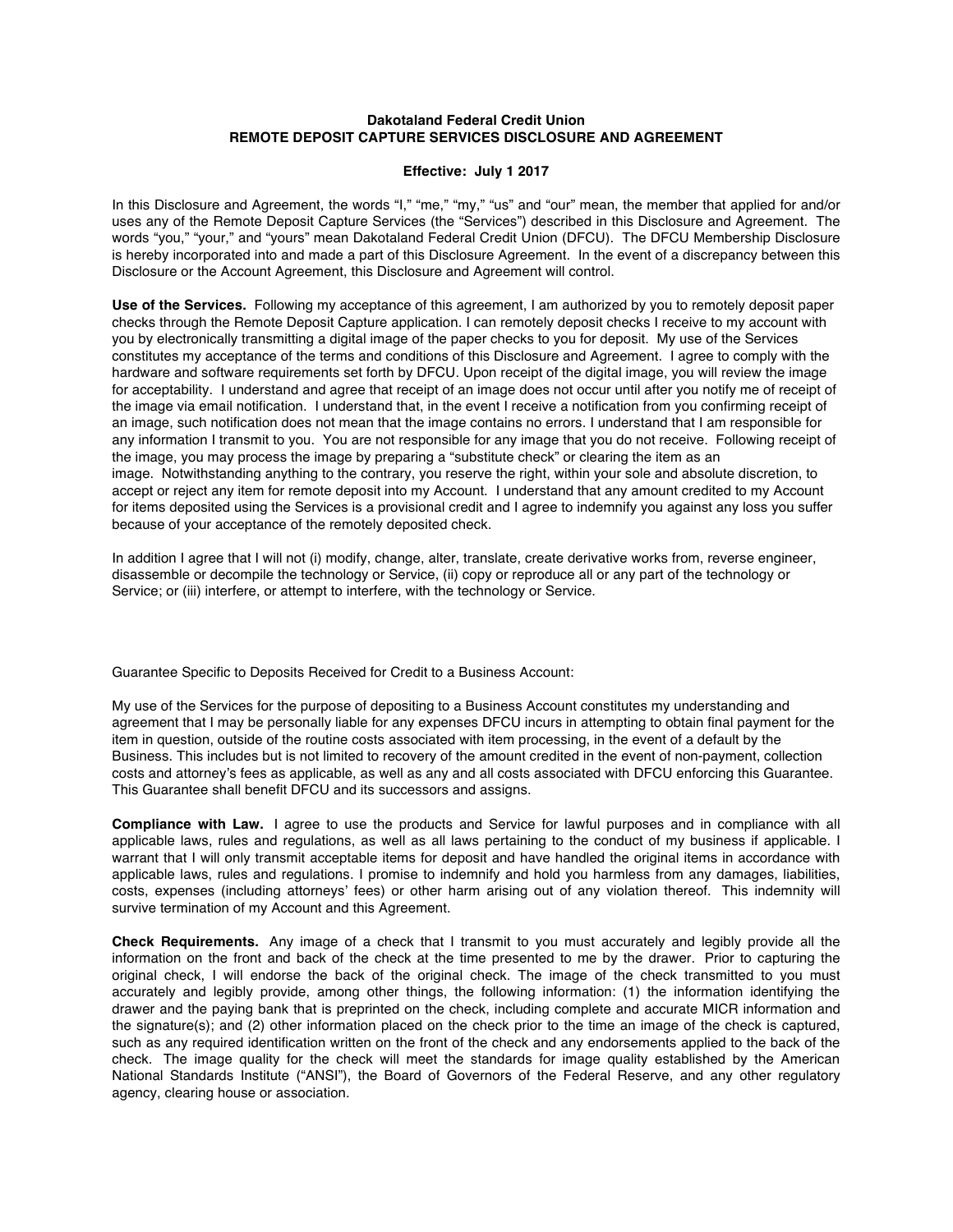**Rejection of Deposit.** You are not liable for any service or late charges levied against me due to your rejection of any item. In all cases, I am responsible for any loss or overdraft plus any applicable fees to your Account due to an item being returned.

**Items Returned Unpaid.** A notice will be sent to me of transactions you are unable to process because of returned items. With respect to any item that I transmit to you for remote deposit that you credit to my Account, in the event such item is dishonored, I authorize you to debit the amount of such item from the Account.

**Email Address.** I agree to notify you immediately if I change my email address, as this is the email address where you will send me notification of receipt of remote deposit items or communicate to you regarding any remote deposit items, if necessary.

**Unavailability of Services.** I understand and agree that the Services may at times be temporarily unavailable due to the Financial Institution's system maintenance or technical difficulties including those of the Internet service provider, cellular service provider and Internet software. In the event that the Services are unavailable, I acknowledge that I can deposit an original check at your branches or by mailing the original check to you at DFCU, 1371 Dakota Ave S, Huron, SD 57350. It is my sole responsibility to verify that items deposited using the Services have been received and accepted for deposit by you. However, you will email notification of items that are rejected by the next business day following rejection.

**Business Days and Hours.** DFCU's business days and hours are Monday through Friday, 8:00 am – 5:00 pm, excluding Federal holidays.

Mailing Address: Dakotaland Federal Credit Union 1371 Dakota Ave S Huron, SD 57350

Email address: helpdesk@dakotalandfcu.com

**Funds Availability.** I understand and agree that, for purposes of deposits made using the Services, with regard to the availability of deposits, such funds will be available as set forth below.

# **DFCU FUNDS AVAILABILITY**

The following information is provided to help you determine when your funds will be available.

## **DETERMINING AVAILABILITY OF DEPOSITS**

For determining the availability of your deposits, every day is a business day, except Saturdays, Sundays, and Credit Union-observed holidays. If you make a deposit before 4:30 p.m. on a business day that we are open, we will consider that to be the day of your deposit. However, if you make a deposit after closing time or on a day we are not open, we will consider that the deposit was made on the next business day we are open.

#### **GENERAL AVAILABILITY POLICY**

It is the general policy of Dakotaland Federal Credit Union to delay the availability of funds that you deposit into your account in accordance with our Funds Availability Policy provided at account opening in your Membership Disclosure Booklet.

There will be delayed availability of funds from some checks that are deposited into your accounts. During the delay, you may not withdraw the funds in cash and Dakotaland Federal Credit Union will not use the funds to pay checks that you have written.

The length of delay is counted in business days from the day of your deposit. Business days are defined as every day except Saturdays, Sundays, and federal holidays. A deposit is considered received when it is accepted at one of our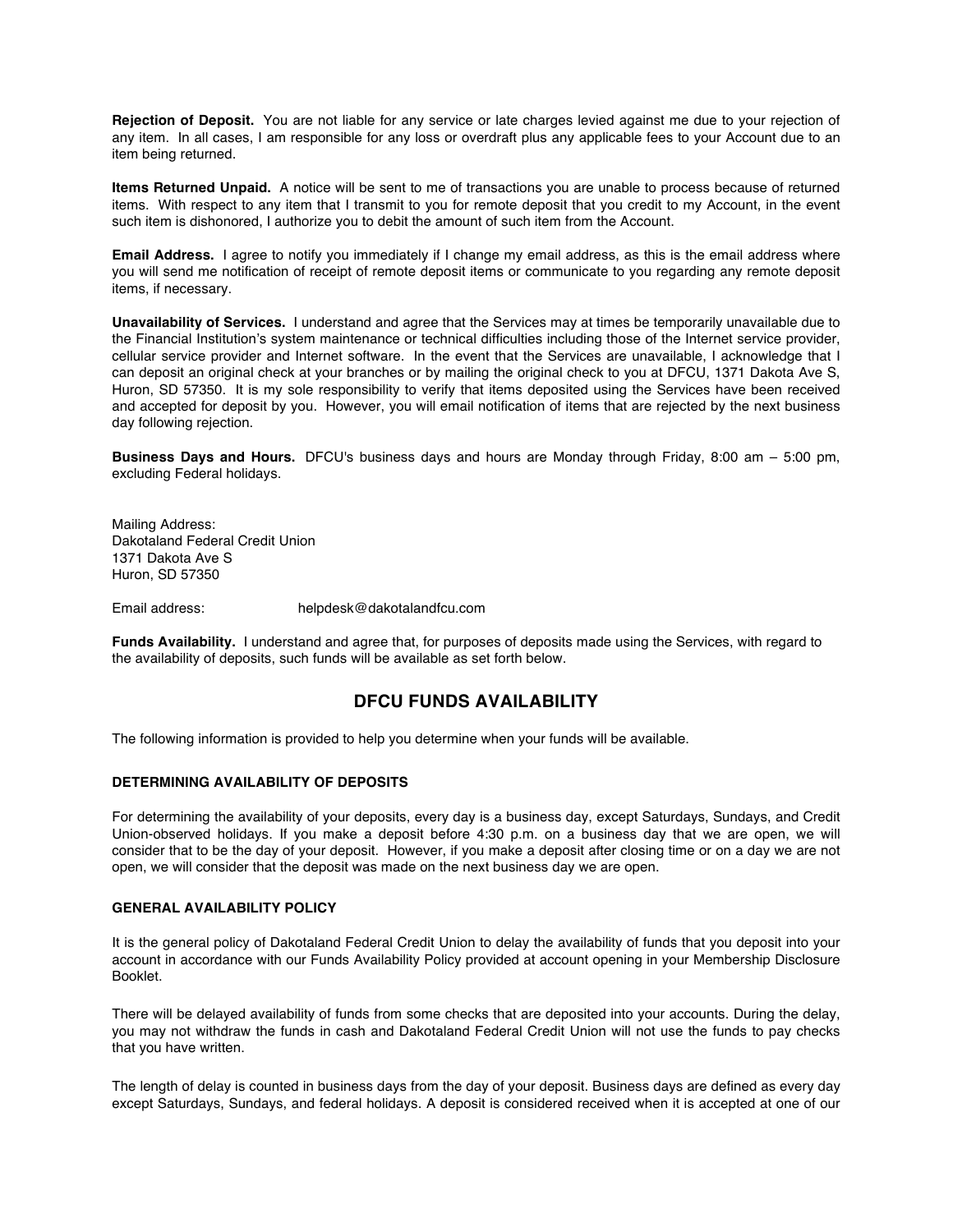branch offices with all appropriate endorsements. A deposit accepted while our data processing system is not on line will be considered received when the transaction is posted in the Dakotaland Federal Credit Union records.

## **LONGER DELAYS MAY APPLY**

In addition, funds you deposit by check may be delayed for a longer period under the following circumstances:

- We believe a check you deposit will not be paid
- You deposit checks totaling more than \$5,000 on any one day
- You re-deposit a check that has been returned unpaid
- You have overdrawn your account repeatedly in the last six months
- There is an emergency, such as failure of communications or computer equipment

We will notify you if we delay your ability to withdraw funds for any of these reasons, and we will tell you when the funds will be available. They will generally be available no later than the seventh (7th) business day after the day of your deposit.

## **SPECIAL RULES FOR NEW ACCOUNTS**

If you are a new member, the following special rules will apply during the first 30 days your account is open.

Funds from an electronic direct deposit to your account will be available on the day we receive the deposit. Funds from deposits of cash, wire transfers and the first \$5,000 of a day's total deposits of cashier's, certified, teller's, traveler's, and federal, state, and local government checks will be available on the first Business Day after the day of deposit if the deposit meets certain conditions. For example, the checks must be payable to you. The excess over \$5,000 will be available on the ninth Business Day after the day of your deposit. If your deposit of these checks (other than U.S. Treasury checks) is not made in person to one of our employees, the first \$5,000 will not be available until the second Business Day after the day of your deposit.

Funds from all other check deposits will be available on the ninth business day after the day of your deposit.

## **SPECIAL ENDORSEMENT STANDARDS**

The Federal Law regarding funds availability requires the Financial Institution's endorsement area on the back of a check be kept clear or unobstructed. This rule is designed to prevent unnecessary delays in processing your deposits as well as to promote speedier returns of dishonored checks. Only the 1-1/2 inch space from the "trailing edge" (the left edge of the check when it is facing you) can be used by you for endorsements or any other markings.

We will not be responsible for any damages incurred in the event you deposit an item that is subsequently returned unpaid by the paying bank and that return is "late" due to markings on the check caused by you or a prior endorser on the back of the check.

In the event that you draw a check on your Checking or Loan Account with us, you are responsible for any delay or misrouting of the check caused by markings placed on the check by you that obscure any depository endorsements placed by us or our agent and you agree to hold the Credit Union harmless and indemnify us from any liability due to such delay or misrouting.

#### **Internal Controls and Audit**

Remote Deposit Capture limits may change at any time without any prior notification. DFCU reserves the right to revoke this service, reject or adjust any deposits upon submission of the scanned items.

**Accountholder's Warranties.** I make the following warranties and representations with respect to each image of an original check I transmit to you utilizing the Services:

1) Each image of a check transmitted to you is a true and accurate rendition of the front and back of the original check, without any alteration, and the drawer of the check has no defense against payment of the check.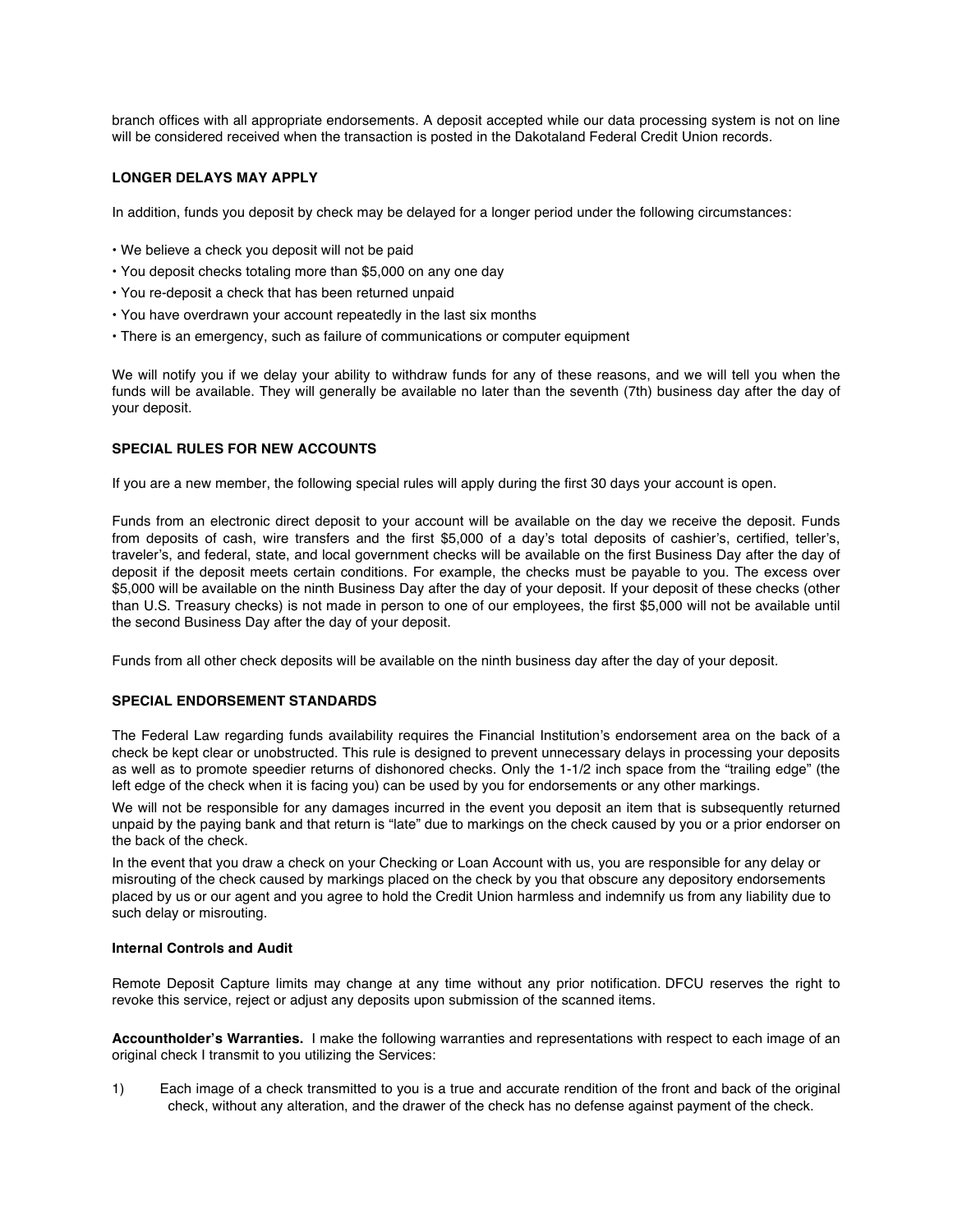- 2) The amount, the payee, signature(s), and endorsement(s) on the original check are legible, genuine, and accurate.
- 3) I will not deposit or otherwise endorse to a third party the original item (the original check) and no person will receive a transfer, presentment, or return of, or otherwise be charged for, the item (either the original item, or a paper or electronic representation of the original item) such that the person will be asked to make payment based on an item it has already paid.
- 4) Other than the digital image of an original check that I remotely deposit through your Services, there are no other duplicate images of the original check.
- 5) I have instituted procedures to ensure that each original check was authorized by the drawer in the amount stated on the original check and to the payee stated on the original check.
- 6) I am authorized to enforce each item transmitted or am authorized to obtain payment of each item on behalf of a person entitled to enforce such transmitted item.
- 7) I have not knowingly failed to communicate any material information to you.
- 8) I have possession of each original check deposited using the Services and no party will submit the original check for payment.
- 9) Files and images transmitted to you will contain no viruses or any other disabling features that may have an adverse impact on your network, data, or related systems.

**Storage of Original Checks.** I must securely store each original check. If I am using the Service to deposit items into an account in the name of a Business to which I am a party, I understand this means the original check(s) must be accessible by my authorized personnel, that I deposit using the Services for a period of 60 days after transmission to you. After such period expires, I will destroy the original check. I understand and agree that I am responsible for any loss caused by my failure to secure the original checks.

**Securing Images on Mobile Devices**. When using Remote Deposit Capture, I understand that check images captured using my mobile device are stored on the device only until the associated deposit has been successfully submitted. I agree to promptly complete each deposit. In the event that I am unable to promptly complete my deposit, I agree to ensure that my mobile device remains securely in my possession until the deposit has been completed or to delete the associated images from the application.

**Accountholder's Indemnification Obligation.** I understand and agree that I am required to indemnify you and hold you harmless against any and all claims, actions, damages, liabilities, costs, and expenses, including reasonable attorneys' fees and expenses arising from my use of the Services and/or breach of this Disclosure and Agreement. I understand and agree that this paragraph shall survive the termination of this Agreement.

**In Case of Errors**. In the event that I believe there has been an error with respect to any original check or image thereof transmitted to you for deposit or a breach of this Agreement, I will immediately contact you regarding such error or breach as set forth below.

Telephone you at: 800-440-6573 or e-mail you at helpdesk@dakotalandfcu.com

**Limitation of Liability.** I understand and agree that you are not responsible for any indirect, consequential, punitive, or special damages or damages attributable to my breach of this Disclosure and Agreement.

**Warranties.** I UNDERSTAND THAT DFCU DOES NOT MAKE ANY WARRANTIES ON EQUIPMENT, HARDWARE, SOFTWARE OR INTERNET PROVIDER SERVICE, OR ANY PART OF THEM, EXPRESSED OR IMPLIED, INCLUDING, WITHOUT LIMITATION, ANY WARRANTIES OF MERCHANTABILITY OR FITNESS FOR A PARTICULAR PURPOSE. CCF IS NOT RESPONSIBLE FOR ANY LOSS, INJURY OR DAMAGES, WHETHER DIRECT, INDIRECT, SPECIAL OR CONSEQUENTIAL, CAUSED BY THE INTERNET PROVIDER, ANY RELATED SOFTWARE, OR CCF'S USE OF ANY OF THEM OR ARISING IN ANY WAY FROM THE INSTALLATION, USE, OR MAINTENANCE OF MY PERSONAL COMPUTER HARDWARE, SOFTWARE, OR OTHER EQUIPMENT.

**Change in Terms**. You may change the terms and charges for the Services indicated in this Disclosure and Agreement by notifying me of such change in writing and may amend, modify, add to, or delete from this Disclosure and Agreement from time to time. My use of the Services after receipt of notification of any change by you constitutes my acceptance of the change.